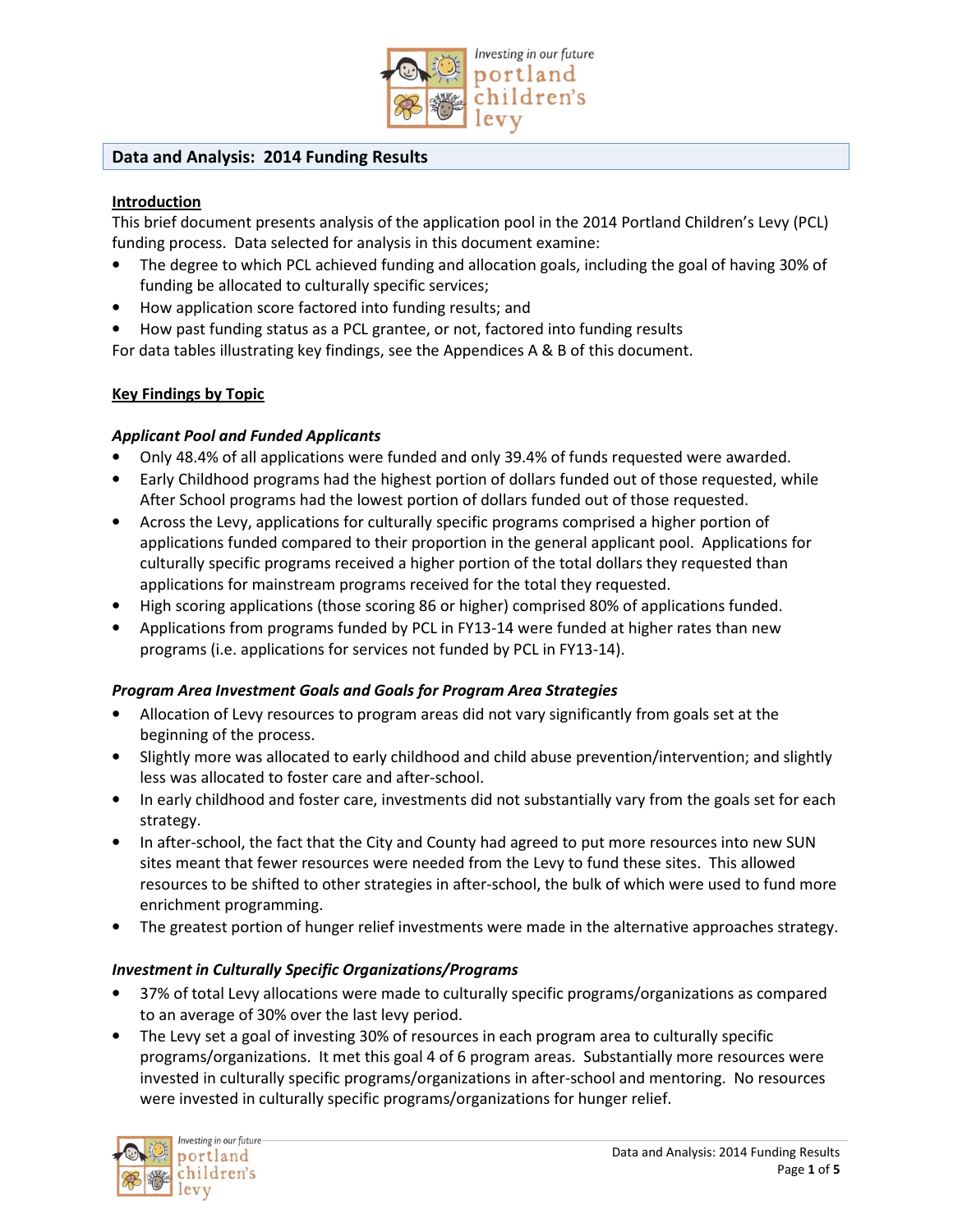## **Applications by Program Area**

There were 122 total applications submitted from 62 applicant organizations. **Among all applications submitted, 48.4% were funded.** Across the 122 applicants, the total 3-year funding amount requested was \$83,424,194**. Only 39.4% of total dollars requested were awarded** (a total of \$32,881,078 awarded). Table 1 on the following page shows that among the 6 PCL program areas, After School had the most applications and the lowest portion of requested dollars funded. Early Childhood was the program area in which the highest portion of applications and dollars requested were funded.

| <b>Program Area</b>         | <b>Total</b><br><b>Applications</b> | <b>Number</b><br><b>Funded</b> | <b>Percent of</b><br><b>Applications</b><br><b>Funded</b> | <b>Total</b><br><b>Funding</b><br><b>Requested</b> | Total<br><b>Funding</b><br>Awarded | <b>Percent of</b><br><b>Total Dollars</b><br><b>Requested</b> |
|-----------------------------|-------------------------------------|--------------------------------|-----------------------------------------------------------|----------------------------------------------------|------------------------------------|---------------------------------------------------------------|
| After School                | 32                                  | 16                             | 50.0%                                                     | \$18,357,340                                       | \$6,005,000                        | 32.7%                                                         |
| Child Abuse Prev. & Interv. | 28                                  | 14                             | 50.0%                                                     | \$17,800,139                                       | \$6,482,272                        | 36.4%                                                         |
| Early Childhood             | 21                                  | 14                             | 66.7%                                                     | \$20,168,020                                       | \$10,322,000                       | 51.2%                                                         |
| <b>Foster Care</b>          | 14                                  | 8                              | 57.1%                                                     | \$9,737,521                                        | \$3,824,401                        | 39.3%                                                         |
| Hunger Relief               | 12                                  | $\mathbf{2}$                   | 16.7%                                                     | \$7,911,887                                        | \$2,630,486                        | 33.2%                                                         |
| Mentoring                   | 15                                  | 5                              | 33.3%                                                     | \$9,449,287                                        | \$3,616,919                        | 38.3%                                                         |
| <b>Grand Total</b>          | 122                                 | 59                             | 48.4%                                                     | \$83,424,194                                       | \$32,881,078                       | 39.4%                                                         |

*Table 1. Total Applications and Funded Applications and Total Funding Awarded by Program Area* 

#### **Applications for Mainstream or Culturally Specific program services**

Tables 2 and 3 illustrate funding results by whether the application was for culturally specific programs or for mainstream programs. Among all applications, **52.6% (20/38) of applications for culturally specific programs were funded, and 46.4% (39/84) of applications for mainstream programs were funded.** Of the 122, 15 applications (12%) were completely disqualified from funding consideration because they did not achieve minimum score requirements. Those 15 are included in the 63 un-funded applications.

#### *Table 2. Number of Applications by Type and Funding Status*

| <b>Applicant Type</b>              | Number of<br><b>Applications</b> | As Percent of<br><b>Total</b><br><b>Applications</b> | As Percent of<br><b>Funded</b><br><b>Applications</b><br>(n=59) | Number of<br><b>Disqualified</b><br><b>Applications</b><br>$(n=15)$ | As Percent of<br><b>All Disqualified</b><br><b>Applications</b> |
|------------------------------------|----------------------------------|------------------------------------------------------|-----------------------------------------------------------------|---------------------------------------------------------------------|-----------------------------------------------------------------|
| <b>Culturally Specific Program</b> | 38                               | 31.1%                                                | 33.9%                                                           | 3                                                                   | 20.0%                                                           |
| Funded: Culturally Spec. Org.      | 17                               |                                                      |                                                                 |                                                                     |                                                                 |
| Funded: Mainstream Org.            | 3                                |                                                      |                                                                 |                                                                     |                                                                 |
| <b>Mainstream Program</b>          | 84                               | 68.9%                                                | 66.1%                                                           | 12                                                                  | 80.0%                                                           |
| Funded                             | 39                               |                                                      |                                                                 |                                                                     |                                                                 |
| <b>Grand Total</b>                 | 122                              | $- -$                                                | $- -$                                                           | --                                                                  |                                                                 |

A total of over \$83.4 million was requested by the 122 applicants, but only \$32.8 million was available. **Of the \$27 million requested for culturally specific programs, 43.9% of that amount was awarded. Of the over \$55 million requested for mainstream programs, 37.2% of that amount was awarded.**

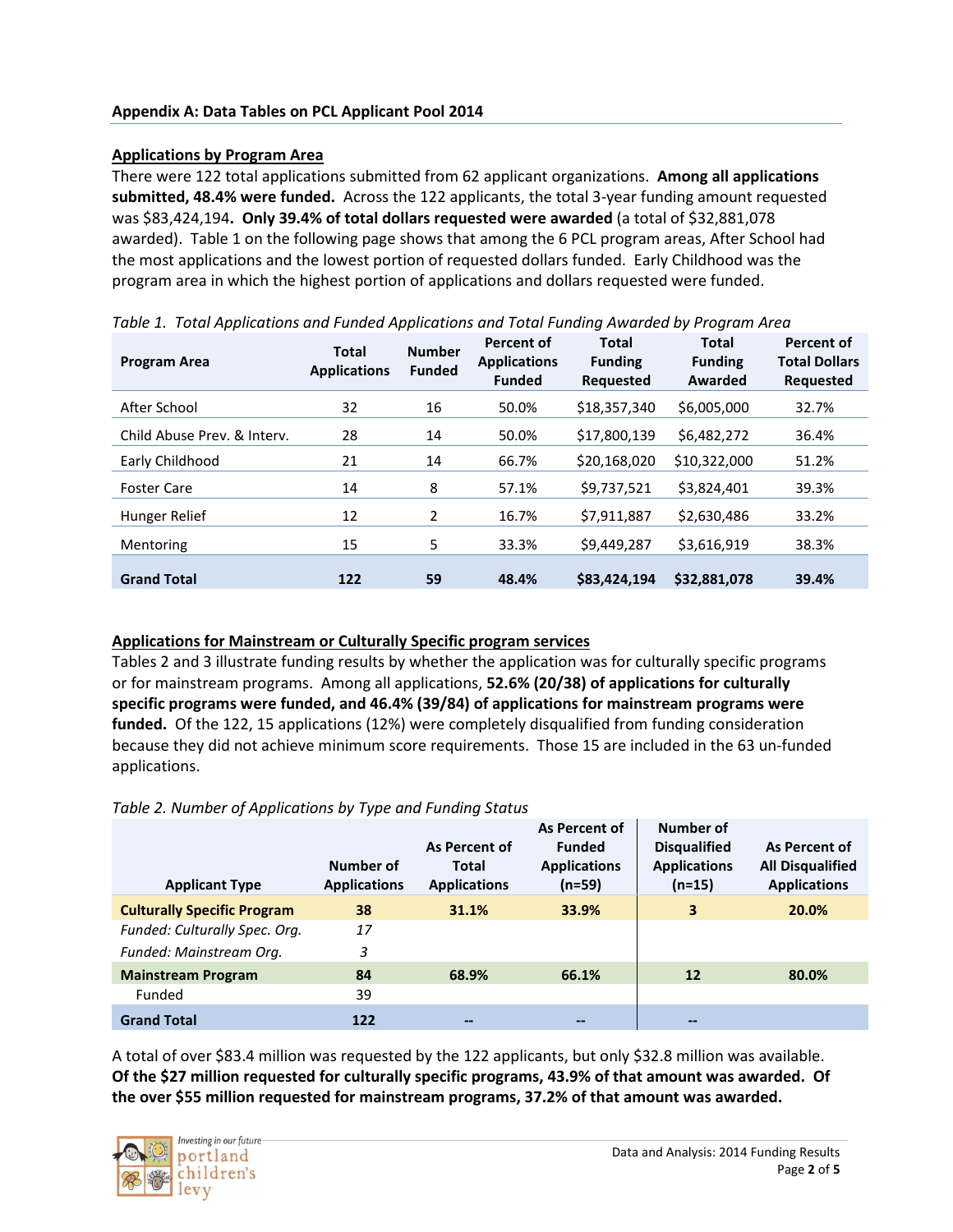| <b>Applicant Type</b>              | Sum of 3-year<br><b>Request</b> | Sum of 3-year<br>Award | <b>As Percent of Total</b><br><b>Dollars Requested</b> | <b>As Percent of Total</b><br><b>Dollars Awarded</b> |
|------------------------------------|---------------------------------|------------------------|--------------------------------------------------------|------------------------------------------------------|
| <b>Culturally Specific Program</b> | \$27,737,763                    | \$12,175,228           | 33.2%                                                  | 37.0%                                                |
| Mainstream Program                 | \$55,686,431                    | \$20,705,850           | 66.8%                                                  | 63.0%                                                |
| <b>Grand Total</b>                 | \$83,424,194                    | \$32,881,078           | $- -$                                                  | $- -$                                                |

## *Table 3. Amount of Funding Requested and Awarded by Applicant Type*

## **Applicant Organizations**

**Among the 62 applicant organizations, 59.7% (n=37) were funded**, and 25 were not funded. Among the 11 Culturally Specific Applicant Organizations, 63.6% (7 of 11) were awarded funding for one or more applications. Among the 51 Mainstream Applicant Organizations, 58.8% (30 of 51) were awarded funding for one or more applications.

| <b>Type of Organizations</b><br>and Funding Status | Number of<br><b>Applicant</b><br><b>Organizations</b> | <b>Percent of Applicant</b><br><b>Organizations by Type</b> | <b>Percent of Funded</b><br><b>Organizations by Type</b><br>$(n = 37)$ |
|----------------------------------------------------|-------------------------------------------------------|-------------------------------------------------------------|------------------------------------------------------------------------|
| <b>Culturally Specific Organization</b>            | 11                                                    | 17.7%                                                       | 18.9%                                                                  |
| Funded                                             |                                                       |                                                             |                                                                        |
| <b>Mainstream Organization</b>                     | 51                                                    | 82.3%                                                       | 81.1%                                                                  |
| Funded                                             | 30                                                    |                                                             |                                                                        |
| <b>Grand Total</b>                                 | 62                                                    | --                                                          | $- -$                                                                  |

### *Table 4. Applicant Organizations by Type and Funding Status*

## **Application Scores and Funding Status**

**Applications that scored 86 or higher comprised 80.4% of applications funded.** During the funding process, the 15 disqualified applications were not considered for funding by the Allocation Committee. In addition, there were 4 applications for SUN community schools that were handled separately from the rest of the applicant pool. The remaining applicant pool included 103 applications considered for funding by the Allocation Committee. The distribution of scores for those applications ranged from the low 70's to just over 100 (for applications that received bonus points), with 85/86 being the scores that fell in the middle of the distribution. The table below breaks down the number and portion of applications on either side of the middle of the range, by program type (i.e. mainstream or culturally specific programming).

|  |  | Table 5. Applications by Score, Funding Status, and Application Type |  |
|--|--|----------------------------------------------------------------------|--|
|  |  |                                                                      |  |
|  |  |                                                                      |  |

| <b>Program Type</b>             | <b>Application Score of</b><br>85 or below | <b>Application Score of</b><br>86 or above | <b>Total Applications</b> |
|---------------------------------|--------------------------------------------|--------------------------------------------|---------------------------|
| <b>Culturally Specific</b>      | 9                                          | 24                                         | 33                        |
| Funded                          |                                            | 18                                         | 19                        |
| <b>Mainstream</b>               | 31                                         | 39                                         | 70                        |
| Funded                          | 10                                         | 27                                         | 37                        |
| <b>Grand Total</b>              | 40                                         | 63                                         | 103                       |
| % of Total Apps in Score Range  | 38.8%                                      | 61.2%                                      | --                        |
| Funded                          | 11                                         | 45                                         | 56                        |
| % of Funded Apps in Score Range | 19.6%                                      | 80.4%                                      | $- -$                     |

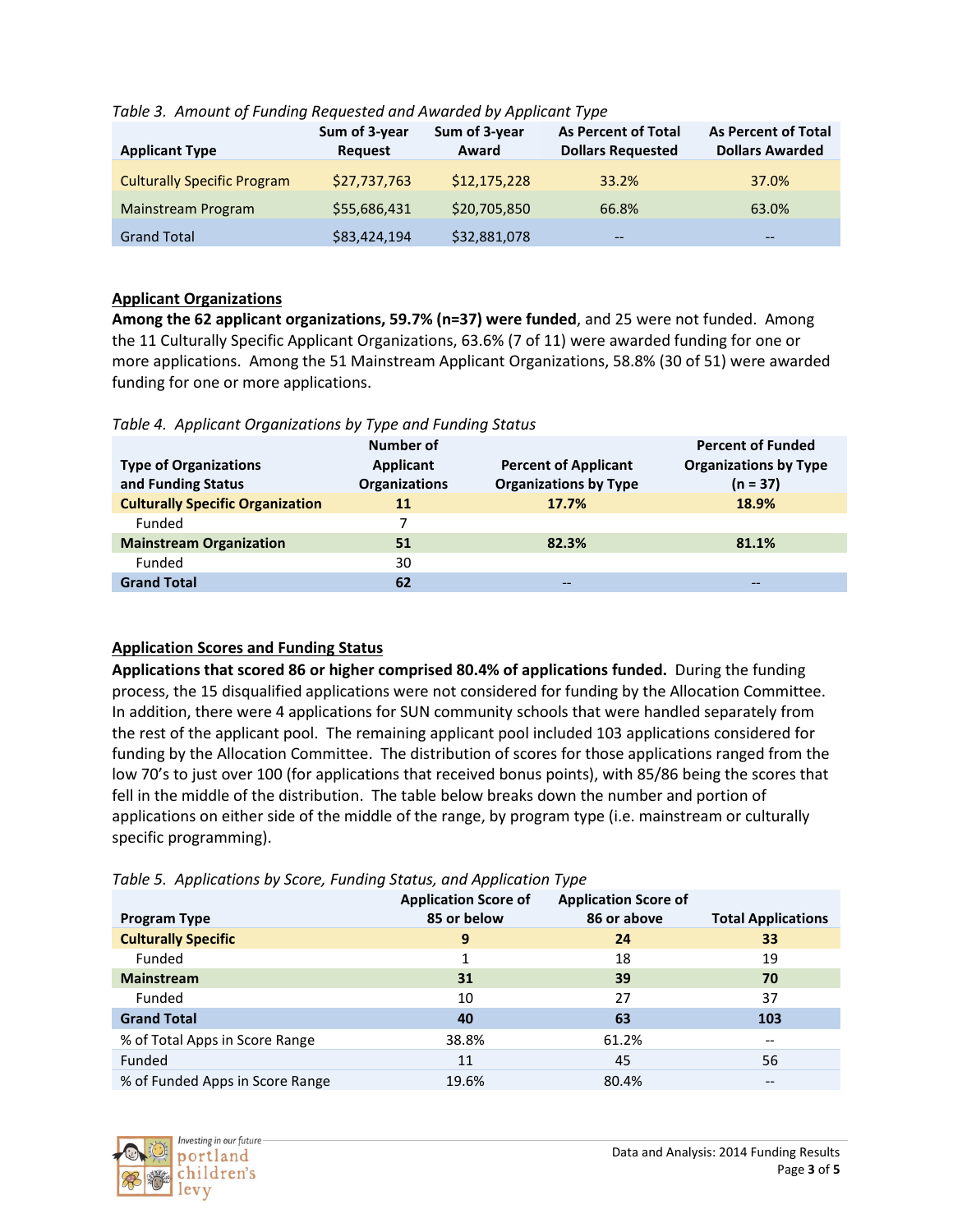# **Applications from FY13-14 PCL Grantees and from New Programs**

Among the 103 applications that were considered for funding, less than half were from FY13-14 PCL Grantees, yet **two-thirds of funded applications were FY13-14 PCL grantees.** Approximately one-third of all applications were for services not funded by PCL in FY13-14 but from agencies that had grants with PCL during FY13-14. Approximately one-fifth of all applications were for new services proposed by agencies that PCL did not fund in FY13-14.

**In addition, applications for new programs (those not funded by PCL in FY13-14) were more likely to be funded if they scored in the higher range.** For organizations that were not PCL funded in FY 13-14, 50% of their applications scoring 86 or higher were funded, while only 16.7% of their applications scoring 85 or lower were funded.

## *Table 6. Applications by Funding Status and FY13-14 PCL funding relationship*

|                                                          | <b>Total</b>        | As $%$ of |               | As % of       |
|----------------------------------------------------------|---------------------|-----------|---------------|---------------|
| <b>Type of Applicant</b>                                 | <b>Applications</b> | Total     | <b>Funded</b> | <b>Funded</b> |
| PCL FY13-14 Grantees                                     | 45                  | 43.7%     | 38            | 67.9%         |
| New Services Proposed (PCL Grantee Organization FY13-14) | 38                  | 36.9%     | 12            | 21.4%         |
| New Services Proposed by Organizations new to PCL        | 20                  | 19.4%     | 6             | 10.7%         |
| <b>Grand Total</b>                                       | 103                 | $\sim$    | 56            | $\sim$        |

### *Table 7. Applications by Score Range, Funding Status, and FY13-14 PCL funding status*

| <b>Application Score Range</b>     | <b>Applications</b> | <b>Applications</b> | % Funded       |
|------------------------------------|---------------------|---------------------|----------------|
| <b>Status: PCL Grantee in 2014</b> | <b>Grand Total</b>  | <b>Funded</b>       | in Score Range |
| Scored 85 or below                 | 40                  | 11                  | 27.5%          |
| PCL FY13-14 Grantee                | 12                  | 8                   | 66.7%          |
| Not Grantee                        | 28                  | 3                   | 10.7%          |
| Scored 86 and above                | 63                  | 45                  | 71.4%          |
| PCL FY13-14 Grantee                | 33                  | 30                  | 90.9%          |
| Not Grantee                        | 30                  | 15                  | 50.0%          |
| <b>Grand Total</b>                 | 103                 | 56                  | 54.4%          |